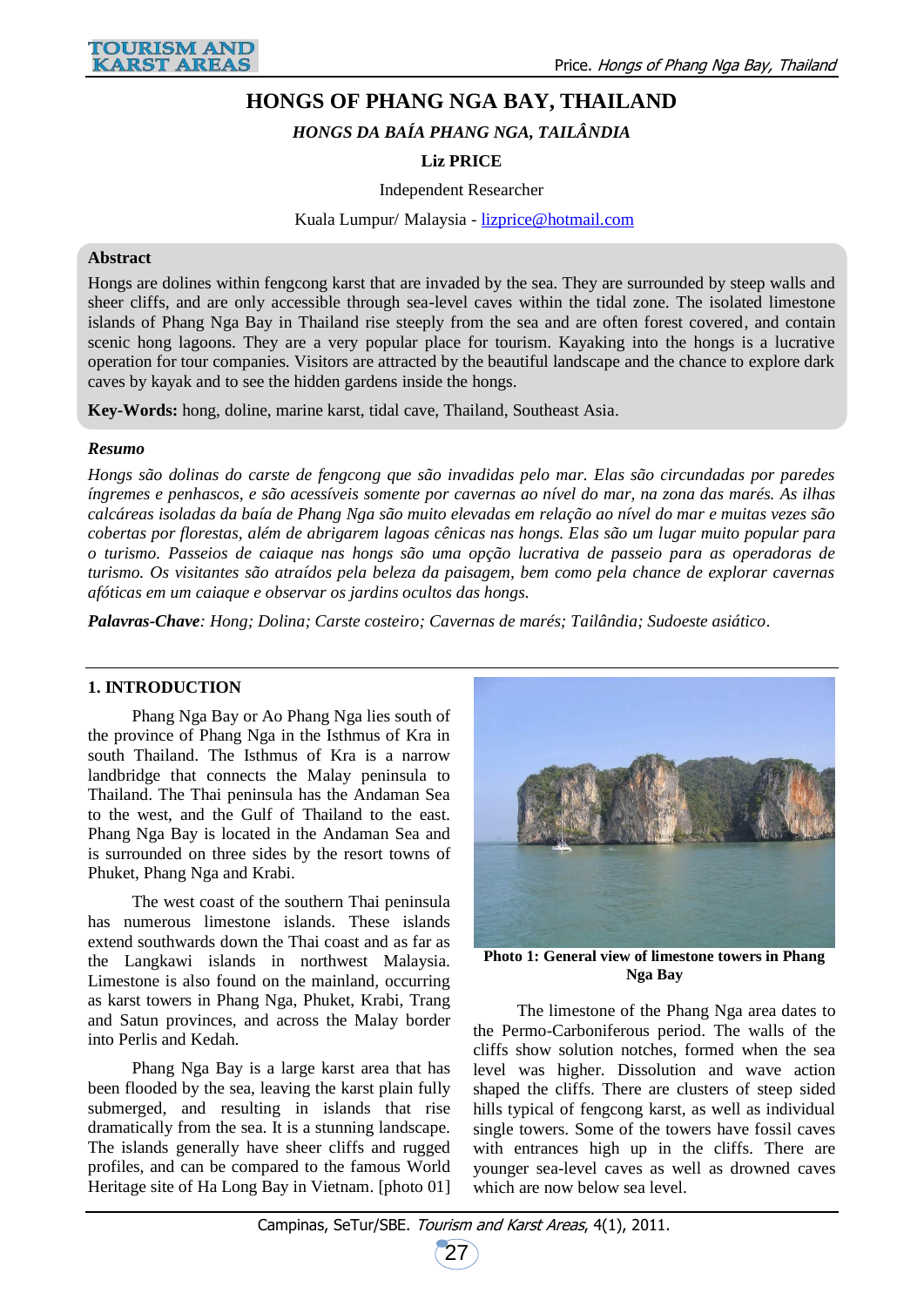#### **TOURISM AND KARST AREAS**

Many of these islands contain hongs. Hong is a Thai word meaning room. Hongs are basically large dolines that are open to the sky and are surrounded by steep limestone cliffs and contain tidal lagoons. The hongs can only be reached through the caves, unless one wants to climb up and over the sheer limestone walls. Access through the caves depends on the tides. During high tide the entrance and possibly the whole cave will be underwater, but as the tide lowers, a way through the cave is revealed. Many of the caves have low entrances which are close to the water level, and have deep water throughout. This means that access through the cave is limited to short periods of maybe an hour or so around the low tides. Some caves have high ceilings inside and are well decorated with stalagmites and stalactites, and some even have colonies of bats and swiftlets. These creatures must use other dry entrances and not the tidally submerged ones. [photo 02]



**Photo 2: Kayaks entering sea cave**

The sea-level caves may pre-date the hongs, or may have been formed as a result of them. The hongs, which can be more than 300 m in diameter, may have originally had a roof.

Today they are open to the sky, admitting sunlight which allows the growth of flora. This presents a beautiful area akin to a hidden garden. Mangroves are found at sea level, and small forests may be found if there is sufficient dry land. Plants are able to grow on the sheer walls, especially cycads which can be seen high up on the walls. cycads are the oldest group of seed-bearing plants and have undergone relatively very little change over the last three hundred million years or so, earning them the euphemism of "living fossils". There may be endemic species of palms and figs. [photo 03]



**Photo 3: Mangroves are commonly found inside hongs**

The fruiting tress such as figs provide seasonal food for many species of birds and primates. Long-tailed macaques feed on fruit and insects, as well as crabs and crustacea at water level. [photo 04] Dusky langurs, or leaf monkeys are vegetarian and can survive on the plants inside the hong. Even gibbons may be found on the larger karst islands where there is continuous forest cover big enough to support their dietary needs. At water level, monitor lizards, snakes and other reptiles may be seen. Birds are common inhabitants.



**Photo 4: Dusky langur (also known as leaf monkey, spectacled langur, or spectacled leaf monkey) (Trachypithecus obscurus) can be seen inside the hongs**

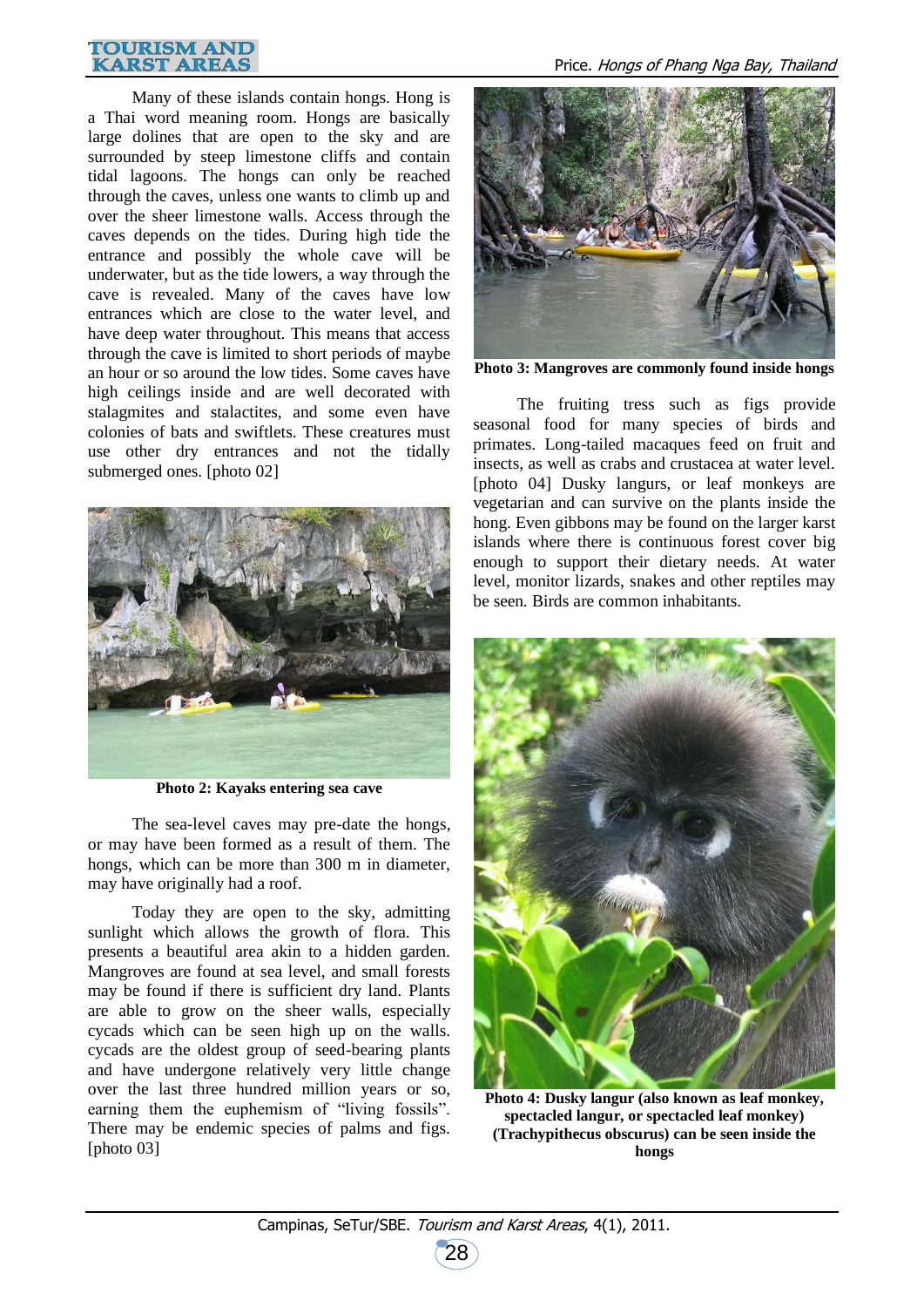### **TOURISM AND KARST AREAS**

Local people have known about these caves for a long time and have collected birds' nests from within the caves. Fisherman also go to the hongs. But the vast majority of visitors are tourists. South Thailand has been a popular tourist destination for decades, and for the last 20 years, sea kayaking into the hongs has been a lucrative operation for tour companies. Flotillas of canoes go to the hongs each day.

Visitors are attracted by the beautiful landscape and the chance to explore dark caves by kayak, or even a long swim, and to see the hidden gardens inside the hongs.

# **2. TOURISM IN PHANG NGA**

Flying into the international airports of Phuket or Krabi you can get a good view of the limestone islands dotted around the coastline. This area of southern Thailand is heavily visited by tourists all year round. There are renowned tourist sights such as James Bond Island, or Ko Phing Kan, which was made famous when the area was used for filming "The Man with the Golden Gun".

Apart from boat trips and recreational diving, sea canoeing is very popular in the Krabi and Phuket areas. There are many accessible islands to explore in the Phang Nga bay area, which has sheltered waters. The area is part of National Marine Parks and there are strict controls on tour groups. This helps to protect the islands and caves. One negative aspect of the visitors is the feeding of the sea eagles from the boats. The birds are fed with scraps of chicken, and this routine is upsetting their natural diet as well as making them reliant on free handouts.

Phuket is the main base for sea canoe trips. These range from day trips to seven day tours. On the day trips, a large boat takes the tourists to the island, and from there they paddle single or double kayaks into the hongs. [photo 05]

Ko Hong or Hong Island is one of the most visited islands. In the centre is a hidden lagoon. After a low entrance the cave roof rises, revealing some stalagmites and stalactites on the dry banks. Then the roof suddenly lowers and the walls close in leaving a gap not much larger than a kayak. The canoeists have to lie flat to get through. This tunnel leads out into a hong. The sheer limestone walls rise more than 100 m, and are capped with green vegetation. The grey and white cliffs are streaked with red, orange and black striations, created by algae and lichens. Green pandanus and other palms and shrubs cling to the precipitous walls. There are mangroves at water level.



**Photo 5: Karst tower of Ko Hong**

Ko Panak is a larger island off the Phuket coast. It has at least nine hong lakes, four of which are each more than 100 m across and are used for tourism. Mangrove Cave, Tham Pa Chai Len, is a dark cave leading to a hong with mangroves, which is used by fishermen. Diamond Cave, Tham Phet, is just south of Mangrove Cave, and named from a nice flowstone inside the dark cave. The 70 m long cave leads to one hong, then an arch passes to another hong. Bat Cave, Tham Khang Khao, on the west side of the island is 150 m long and dark, and houses colonies of insect bats which seem oblivious of the kayaking tourists. The cave leads to a very large hong, 120 m across. Troops of crab-eating Long Tailed macaques inhabit the hong. The fourth cave is Oyster Cave, Tham Man Hoi, 50 m long and leading to a small hong. [photo 06]



**Photo 6: Paddling through the cave into a hong**

Further north in Phang Nga Bay, Tham Lod is a tunnel cave that small tourist boats pass through. Nearby, the sea caves of Ko Thalu are popular with visitors in kayaks, but no hongs are known. To the

29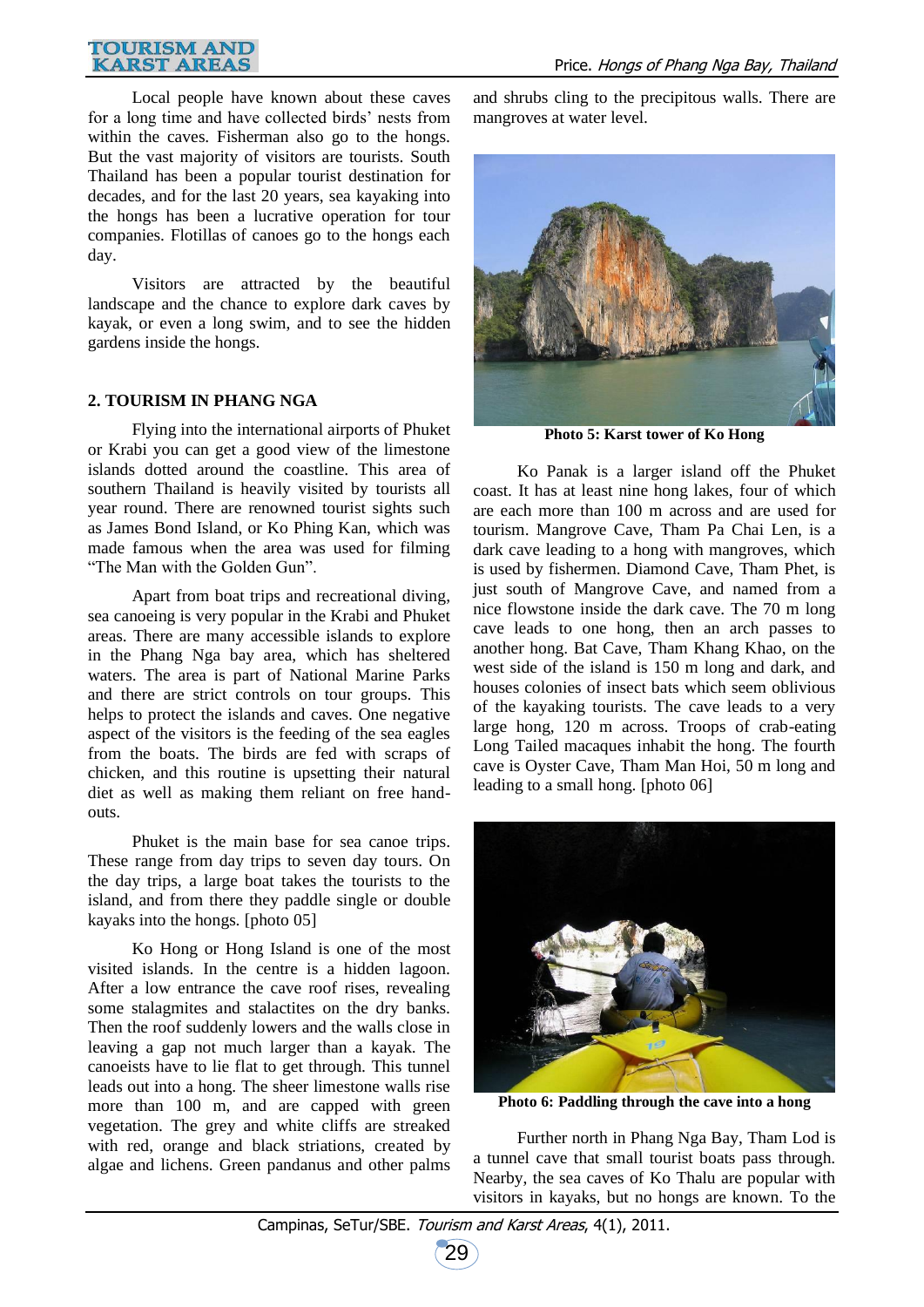### **TOURISM AND KARST AREAS**

east, Ko Kudu Yai has three small hongs but it is not known if there is access to them though sea level caves.

With the constant flow of tourists in the area, there are many more sea-level caves and smaller hongs that have been found by local kayak companies. [photo 07]



**Photo 7: Karst towers in close proximity and provide a stunning landscape**

There are also mainland caves used for kayak tours. On the east side of Phang Nga bay is Krabi province, and 40 km north of Krabi town is Ao Luk. From here tourists are taken to Than Bokkhorani National Park. The main attraction of this park is its waterfalls and flora, but there are also ancient caves, petroglyphs, cave tunnels and mangroves. The canoe tours start at Bo Tho Pier, paddling down the river to Tham Lot Nua (Lot Tai) a 90 m long cave tunnel in a small hill. The southern entrance is 30 m wide and the northern is 15 m. The roof is about 8 m high and there are some nice hanging stal. Daylight penetrates the whole cave. Dusky langur monkeys are commonly seen. [photo 08]



**Photo 8: Tham Lot Nua**

Tham Phi Hua To is famous for its ancient petroglyphs. The cave is upstream from Tham Lot Nua and only accessible by boat. Concrete steps lead up to the cave entrance, the steps were built in 2525, i.e. 1982 on the Gregorian calendar. Tham Phi Hua To is also identified as Tham Hua Kalok, and is known as Big Headed Monster Cave. A big headed ghost reputedly lived in the cave. There are three entrances and the cave is basically two large chambers, each about 30 m across. [photo 09] The 'monster' can be seen on one of the walls. It is a petroglyph, one of several ancient paintings which can be found on the walls. They have been dated at 2000-3000 years old. There are various pictures portraying animals such as fish, dugong, shark and crocodile. In human form there are people, a shaman, and an alien with a triangular head. There are paintings of hands, one of which had six fingers. The paintings are red and black in colour, the red from tree bark and the black from squid ink. The cave chambers go through the hill and are lit by daylight. The back entrance gives a good view over the mangroves to the coast, with lots of limestone hills jutting up. There are lots of shells littering the floor of the cave, once eaten by ancient man.



**Photo 9: Petroglyph in Tham Phi Hua**

Going upstream from Bo Tho Pier leads to Tham Lod. This is dark, due to a bend which prevented daylight from penetrating. It emerges in a